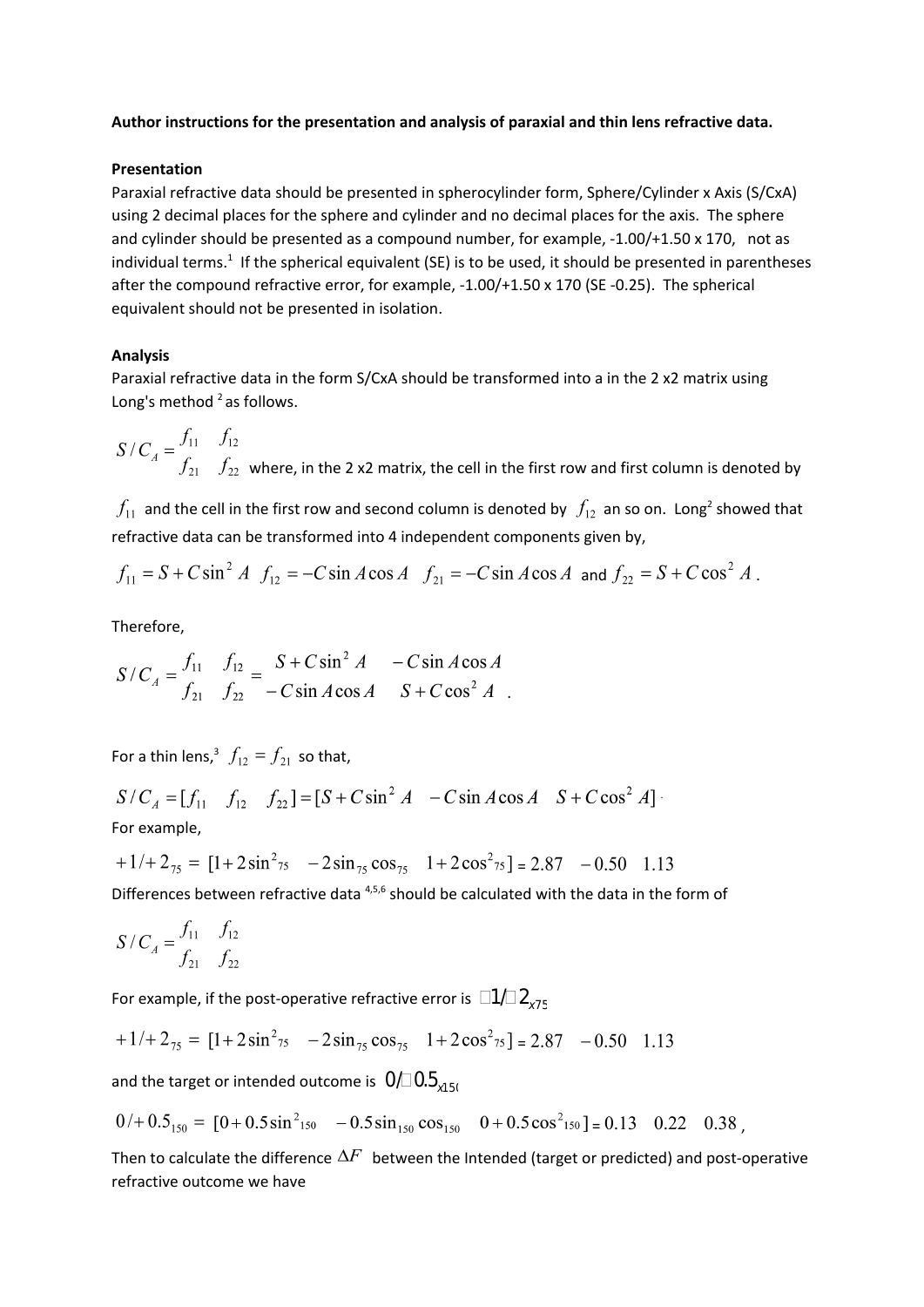$$
\Delta F = [f_{11} \quad f_{12} \quad f_{22}]_{\text{Postop}} - [f_{11} \quad f_{12} \quad f_{22}]_{\text{Target(Intended)}}
$$

For example, following cataract surgery

$$
\Delta F_{11} = f_{11Postop} - f_{11T \text{ arg } et} = 0.13 - 2.87 = -2.74
$$
\n
$$
\Delta F_{12} = f_{12Postop} - f_{12T \text{ arg } et} = 0.22 - -0.50 = 0.72
$$
\n
$$
\Delta F_{22} = f_{22Postop} - f_{22T \text{ arg } et} = 0.38 - 1.13 = -0.76
$$
\n
$$
\Box F \Box \Box 2.74 \quad 0.72 \quad \Box 0.76
$$

This difference  $\left[-2.74\quad 0.72\quad -0.76\right]$  is transposed into  $\left.S/C_{_A}\right.$  using Keating's<sup>7</sup> or other methods<sup>, 3,4,5</sup>, to give +2.97+2.45x162.

#### **Statistical analysis**

For datasets the refractive data should be transformed into  $S/C_A = \frac{f_{11}}{f_{21}} - \frac{f_{12}}{f_{22}}$  and used in this format to calculate descriptive statistics such as mean, median, standard deviations, confidence intervals. Statistical tests should be applied to the data in this format. The data can then be transformed back into S/CxA to present the mean, median and confidence intervals. Using Long's formalism and the methods of Harris,<sup>8</sup> and Kaye and Harris,<sup>4</sup> allows one to calculate the total, mean, standard deviation (SD) upper (UCI) and lower (LCI) confidence intervals, standard error of the mean (SEM). For example,

If the difference (  $\Delta F$  ) between Intended (predicted or target) and actual post-operative cataract outcome<sup>6</sup> is

$$
\Delta F = \begin{bmatrix} f_{11 \, pre} - f_{11 \, post} & f_{12 \, pre} - f_{12 \, post} \\ f_{12 \, pre} - f_{12 \, post} & f_{22 \, pre} - f_{22 \, post} \end{bmatrix}
$$

Then descriptive statistics for the mean would be

$$
\Delta F_{Mean} = \frac{1}{n} \sum_{1}^{n} \Delta F = \frac{1}{n} \left[ \sum_{1}^{n} (f_{11pre} - f_{11post}) \sum_{2}^{n} (f_{12pre} - f_{12post}) \right]
$$

$$
\sum_{1}^{n} (f_{22pre} - f_{22post})
$$

and one can use the method of Harris for statistical analysis and hypothesis tests <sup>8,9</sup> to determine

whether the mean differs from zero or a selected value  $\Delta F_{Mean} = 0$  or  $\Delta F_{Mean} = 1D$  etc.

#### **Astigmatism (paraxial)**

Although it is of practical value to relate the magnitude and direction of the individual patient's cylindrical error with the magnitude of their astigmatism, this approach is analytically problematic